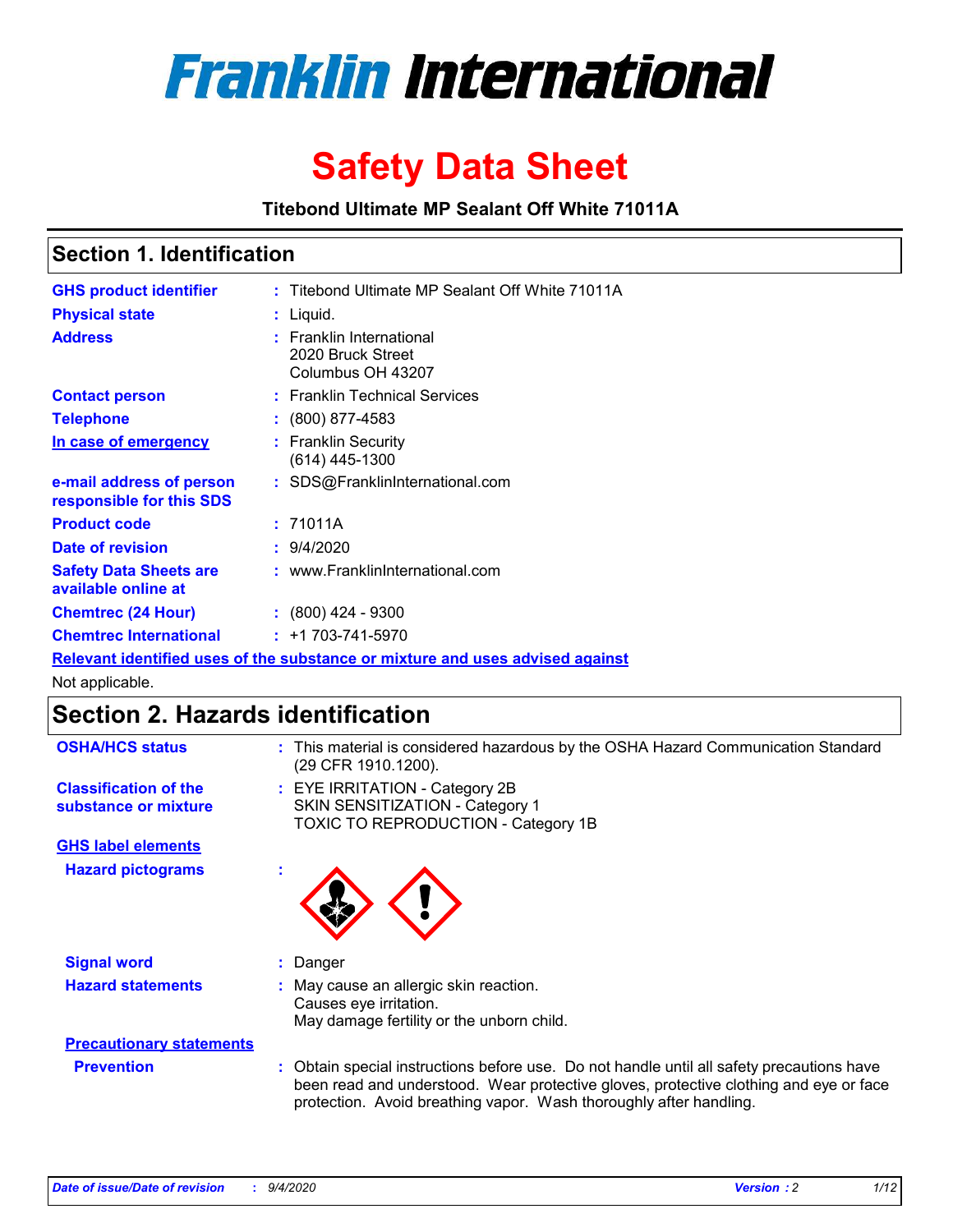### **Section 2. Hazards identification**

| <b>Response</b>                            | : IF exposed or concerned: Get medical advice or attention. Wash contaminated clothing<br>before reuse. IF ON SKIN: Wash with plenty of water. IF IN EYES: Rinse cautiously<br>with water for several minutes. Remove contact lenses, if present and easy to do.<br>Continue rinsing. If eye irritation persists: Get medical advice or attention. |
|--------------------------------------------|----------------------------------------------------------------------------------------------------------------------------------------------------------------------------------------------------------------------------------------------------------------------------------------------------------------------------------------------------|
| <b>Storage</b>                             | : Store locked up.                                                                                                                                                                                                                                                                                                                                 |
| <b>Disposal</b>                            | : Dispose of contents and container in accordance with all local, regional, national and<br>international regulations.                                                                                                                                                                                                                             |
| <b>Hazards not otherwise</b><br>classified | : Product generates methanol during cure.                                                                                                                                                                                                                                                                                                          |

# **Section 3. Composition/information on ingredients**

| <b>Ingredient name</b>       | $\frac{9}{6}$ | <b>CAS number</b> |
|------------------------------|---------------|-------------------|
| 3-aminopropyltriethoxysilane | ≤3            | 919-30-2          |
| Dibutyltin dilaurate         | ∣≤0.3         | 77-58-7           |

Any concentration shown as a range is to protect confidentiality or is due to batch variation.

**There are no additional ingredients present which, within the current knowledge of the supplier and in the concentrations applicable, are classified as hazardous to health or the environment and hence require reporting in this section.**

**Occupational exposure limits, if available, are listed in Section 8.**

### **Section 4. First aid measures**

| <b>Description of necessary first aid measures</b> |                                                                                                                                                                                                                                                                                                                                                                                                                                                                                                                                                                                                                                                                                                                                                                           |
|----------------------------------------------------|---------------------------------------------------------------------------------------------------------------------------------------------------------------------------------------------------------------------------------------------------------------------------------------------------------------------------------------------------------------------------------------------------------------------------------------------------------------------------------------------------------------------------------------------------------------------------------------------------------------------------------------------------------------------------------------------------------------------------------------------------------------------------|
| <b>Eye contact</b>                                 | : Immediately flush eyes with plenty of water, occasionally lifting the upper and lower<br>eyelids. Check for and remove any contact lenses. Continue to rinse for at least 10<br>minutes. If irritation persists, get medical attention.                                                                                                                                                                                                                                                                                                                                                                                                                                                                                                                                 |
| <b>Inhalation</b>                                  | : Remove victim to fresh air and keep at rest in a position comfortable for breathing. If<br>not breathing, if breathing is irregular or if respiratory arrest occurs, provide artificial<br>respiration or oxygen by trained personnel. It may be dangerous to the person providing<br>aid to give mouth-to-mouth resuscitation. Get medical attention. If unconscious, place<br>in recovery position and get medical attention immediately. Maintain an open airway.<br>Loosen tight clothing such as a collar, tie, belt or waistband. In case of inhalation of<br>decomposition products in a fire, symptoms may be delayed. The exposed person may<br>need to be kept under medical surveillance for 48 hours.                                                       |
| <b>Skin contact</b>                                | : Wash with plenty of soap and water. Remove contaminated clothing and shoes. Wash<br>contaminated clothing thoroughly with water before removing it, or wear gloves.<br>Continue to rinse for at least 10 minutes. Get medical attention. In the event of any<br>complaints or symptoms, avoid further exposure. Wash clothing before reuse. Clean<br>shoes thoroughly before reuse.                                                                                                                                                                                                                                                                                                                                                                                     |
| <b>Ingestion</b>                                   | : Wash out mouth with water. Remove dentures if any. Remove victim to fresh air and<br>keep at rest in a position comfortable for breathing. If material has been swallowed and<br>the exposed person is conscious, give small quantities of water to drink. Stop if the<br>exposed person feels sick as vomiting may be dangerous. Do not induce vomiting<br>unless directed to do so by medical personnel. If vomiting occurs, the head should be<br>kept low so that vomit does not enter the lungs. Get medical attention. Never give<br>anything by mouth to an unconscious person. If unconscious, place in recovery position<br>and get medical attention immediately. Maintain an open airway. Loosen tight clothing<br>such as a collar, tie, belt or waistband. |
| Most important symptoms/effects, acute and delayed |                                                                                                                                                                                                                                                                                                                                                                                                                                                                                                                                                                                                                                                                                                                                                                           |
| <b>Potential acute health effects</b>              |                                                                                                                                                                                                                                                                                                                                                                                                                                                                                                                                                                                                                                                                                                                                                                           |
| <b>Eye contact</b>                                 | : May cause eye irritation.                                                                                                                                                                                                                                                                                                                                                                                                                                                                                                                                                                                                                                                                                                                                               |
| <b>Inhalation</b>                                  | : No known significant effects or critical hazards.                                                                                                                                                                                                                                                                                                                                                                                                                                                                                                                                                                                                                                                                                                                       |
|                                                    |                                                                                                                                                                                                                                                                                                                                                                                                                                                                                                                                                                                                                                                                                                                                                                           |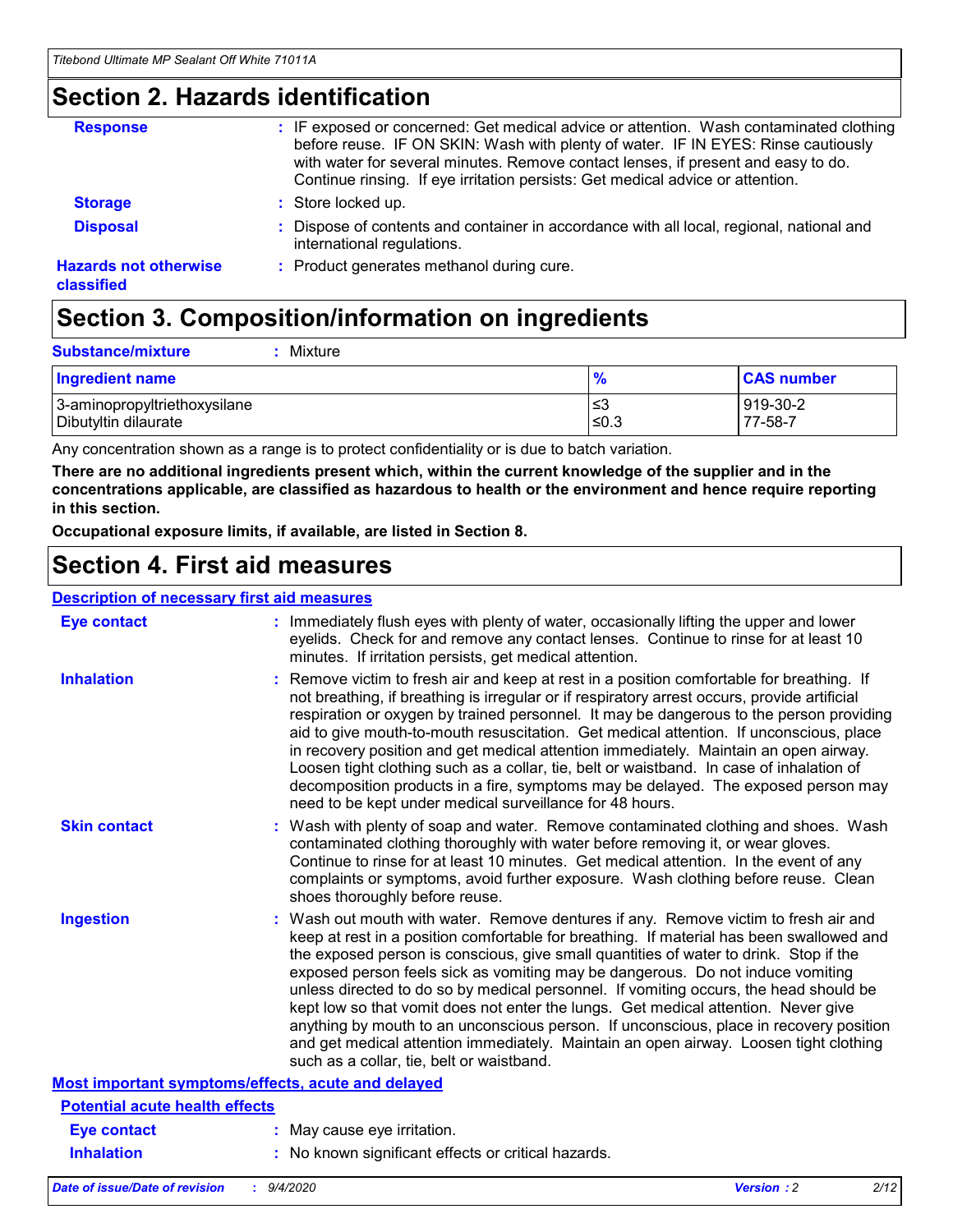# **Section 4. First aid measures**

| <b>Skin contact</b>                        | : May cause skin irritation.                                                                                                                                                                                                                                                                                                                                                                                  |
|--------------------------------------------|---------------------------------------------------------------------------------------------------------------------------------------------------------------------------------------------------------------------------------------------------------------------------------------------------------------------------------------------------------------------------------------------------------------|
| <b>Ingestion</b>                           | : No known significant effects or critical hazards.                                                                                                                                                                                                                                                                                                                                                           |
| <b>Over-exposure signs/symptoms</b>        |                                                                                                                                                                                                                                                                                                                                                                                                               |
| <b>Eye contact</b>                         | : Adverse symptoms may include the following:<br>irritation<br>watering<br>redness                                                                                                                                                                                                                                                                                                                            |
| <b>Inhalation</b>                          | Adverse symptoms may include the following:<br>reduced fetal weight<br>increase in fetal deaths<br>skeletal malformations                                                                                                                                                                                                                                                                                     |
| <b>Skin contact</b>                        | Adverse symptoms may include the following:<br>irritation<br>redness<br>reduced fetal weight<br>increase in fetal deaths<br>skeletal malformations                                                                                                                                                                                                                                                            |
| <b>Ingestion</b>                           | : Adverse symptoms may include the following:<br>reduced fetal weight<br>increase in fetal deaths<br>skeletal malformations                                                                                                                                                                                                                                                                                   |
|                                            | Indication of immediate medical attention and special treatment needed, if necessary                                                                                                                                                                                                                                                                                                                          |
| <b>Notes to physician</b>                  | : In case of inhalation of decomposition products in a fire, symptoms may be delayed.<br>The exposed person may need to be kept under medical surveillance for 48 hours.                                                                                                                                                                                                                                      |
| <b>Specific treatments</b>                 | : No specific treatment.                                                                                                                                                                                                                                                                                                                                                                                      |
| <b>Protection of first-aiders</b>          | No action shall be taken involving any personal risk or without suitable training. If it is<br>suspected that fumes are still present, the rescuer should wear an appropriate mask or<br>self-contained breathing apparatus. It may be dangerous to the person providing aid to<br>give mouth-to-mouth resuscitation. Wash contaminated clothing thoroughly with water<br>before removing it, or wear gloves. |
| See toxicological information (Section 11) |                                                                                                                                                                                                                                                                                                                                                                                                               |

# **Section 5. Fire-fighting measures**

| <b>Extinguishing media</b><br>: Use an extinguishing agent suitable for the surrounding fire.<br><b>Suitable extinguishing</b><br>media<br><b>Unsuitable extinguishing</b><br>: None known.<br>media<br><b>Specific hazards arising</b><br>: In a fire or if heated, a pressure increase will occur and the container may burst.<br>from the chemical<br><b>Hazardous thermal</b><br>Decomposition products may include the following materials:<br>carbon dioxide<br>decomposition products<br>carbon monoxide<br>nitrogen oxides<br>metal oxide/oxides<br><b>Special protective actions</b><br>: Promptly isolate the scene by removing all persons from the vicinity of the incident if<br>there is a fire. No action shall be taken involving any personal risk or without suitable<br>for fire-fighters<br>training.<br><b>Special protective</b><br>apparatus (SCBA) with a full face-piece operated in positive pressure mode.<br>equipment for fire-fighters |                                                                                           |
|----------------------------------------------------------------------------------------------------------------------------------------------------------------------------------------------------------------------------------------------------------------------------------------------------------------------------------------------------------------------------------------------------------------------------------------------------------------------------------------------------------------------------------------------------------------------------------------------------------------------------------------------------------------------------------------------------------------------------------------------------------------------------------------------------------------------------------------------------------------------------------------------------------------------------------------------------------------------|-------------------------------------------------------------------------------------------|
|                                                                                                                                                                                                                                                                                                                                                                                                                                                                                                                                                                                                                                                                                                                                                                                                                                                                                                                                                                      |                                                                                           |
|                                                                                                                                                                                                                                                                                                                                                                                                                                                                                                                                                                                                                                                                                                                                                                                                                                                                                                                                                                      |                                                                                           |
|                                                                                                                                                                                                                                                                                                                                                                                                                                                                                                                                                                                                                                                                                                                                                                                                                                                                                                                                                                      |                                                                                           |
|                                                                                                                                                                                                                                                                                                                                                                                                                                                                                                                                                                                                                                                                                                                                                                                                                                                                                                                                                                      |                                                                                           |
|                                                                                                                                                                                                                                                                                                                                                                                                                                                                                                                                                                                                                                                                                                                                                                                                                                                                                                                                                                      |                                                                                           |
|                                                                                                                                                                                                                                                                                                                                                                                                                                                                                                                                                                                                                                                                                                                                                                                                                                                                                                                                                                      |                                                                                           |
|                                                                                                                                                                                                                                                                                                                                                                                                                                                                                                                                                                                                                                                                                                                                                                                                                                                                                                                                                                      | : Fire-fighters should wear appropriate protective equipment and self-contained breathing |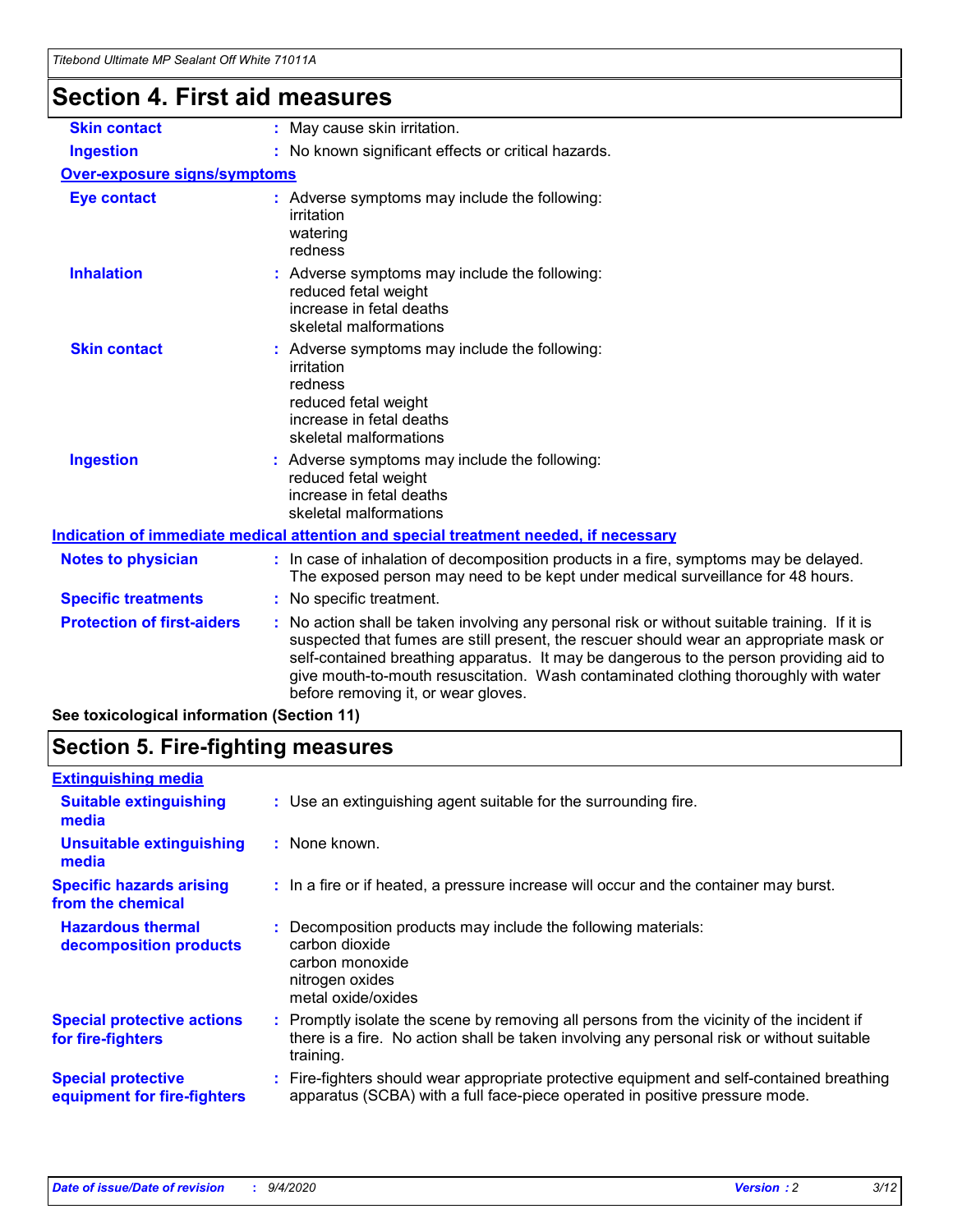### **Section 6. Accidental release measures**

|                                                              | Personal precautions, protective equipment and emergency procedures                                                                                                                                                                                                                                                                                                                                                                                                                                                                                                                                                                                                                                          |
|--------------------------------------------------------------|--------------------------------------------------------------------------------------------------------------------------------------------------------------------------------------------------------------------------------------------------------------------------------------------------------------------------------------------------------------------------------------------------------------------------------------------------------------------------------------------------------------------------------------------------------------------------------------------------------------------------------------------------------------------------------------------------------------|
| For non-emergency<br>personnel                               | : No action shall be taken involving any personal risk or without suitable training.<br>Evacuate surrounding areas. Keep unnecessary and unprotected personnel from<br>entering. Do not touch or walk through spilled material. Avoid breathing vapor or mist.<br>Provide adequate ventilation. Wear appropriate respirator when ventilation is<br>inadequate. Put on appropriate personal protective equipment.                                                                                                                                                                                                                                                                                             |
| For emergency responders                                     | : If specialized clothing is required to deal with the spillage, take note of any information in<br>Section 8 on suitable and unsuitable materials. See also the information in "For non-<br>emergency personnel".                                                                                                                                                                                                                                                                                                                                                                                                                                                                                           |
| <b>Environmental precautions</b>                             | : Avoid dispersal of spilled material and runoff and contact with soil, waterways, drains<br>and sewers. Inform the relevant authorities if the product has caused environmental<br>pollution (sewers, waterways, soil or air).                                                                                                                                                                                                                                                                                                                                                                                                                                                                              |
| <b>Methods and materials for containment and cleaning up</b> |                                                                                                                                                                                                                                                                                                                                                                                                                                                                                                                                                                                                                                                                                                              |
| <b>Small spill</b>                                           | : Stop leak if without risk. Move containers from spill area. Dilute with water and mop up<br>if water-soluble. Alternatively, or if water-insoluble, absorb with an inert dry material and<br>place in an appropriate waste disposal container. Dispose of via a licensed waste<br>disposal contractor.                                                                                                                                                                                                                                                                                                                                                                                                     |
| <b>Large spill</b>                                           | : Stop leak if without risk. Move containers from spill area. Approach release from<br>upwind. Prevent entry into sewers, water courses, basements or confined areas. Wash<br>spillages into an effluent treatment plant or proceed as follows. Contain and collect<br>spillage with non-combustible, absorbent material e.g. sand, earth, vermiculite or<br>diatomaceous earth and place in container for disposal according to local regulations<br>(see Section 13). Dispose of via a licensed waste disposal contractor. Contaminated<br>absorbent material may pose the same hazard as the spilled product. Note: see<br>Section 1 for emergency contact information and Section 13 for waste disposal. |

## **Section 7. Handling and storage**

### **Precautions for safe handling**

| <b>Protective measures</b>                                                       | : Put on appropriate personal protective equipment (see Section 8). Persons with a<br>history of skin sensitization problems should not be employed in any process in which<br>this product is used. Avoid exposure - obtain special instructions before use. Avoid<br>exposure during pregnancy. Do not handle until all safety precautions have been read<br>and understood. Do not get in eyes or on skin or clothing. Do not ingest. Avoid<br>breathing vapor or mist. If during normal use the material presents a respiratory hazard,<br>use only with adequate ventilation or wear appropriate respirator. Keep in the original<br>container or an approved alternative made from a compatible material, kept tightly<br>closed when not in use. Empty containers retain product residue and can be hazardous.<br>Do not reuse container. |
|----------------------------------------------------------------------------------|--------------------------------------------------------------------------------------------------------------------------------------------------------------------------------------------------------------------------------------------------------------------------------------------------------------------------------------------------------------------------------------------------------------------------------------------------------------------------------------------------------------------------------------------------------------------------------------------------------------------------------------------------------------------------------------------------------------------------------------------------------------------------------------------------------------------------------------------------|
| <b>Advice on general</b><br>occupational hygiene                                 | : Eating, drinking and smoking should be prohibited in areas where this material is<br>handled, stored and processed. Workers should wash hands and face before eating,<br>drinking and smoking. Remove contaminated clothing and protective equipment before<br>entering eating areas. See also Section 8 for additional information on hygiene<br>measures.                                                                                                                                                                                                                                                                                                                                                                                                                                                                                    |
| <b>Conditions for safe storage,</b><br>including any<br><i>incompatibilities</i> | Store between the following temperatures: 0 to 120°C (32 to 248°F). Store in<br>accordance with local regulations. Store in original container protected from direct<br>sunlight in a dry, cool and well-ventilated area, away from incompatible materials (see<br>Section 10) and food and drink. Store locked up. Keep container tightly closed and<br>sealed until ready for use. Containers that have been opened must be carefully<br>resealed and kept upright to prevent leakage. Do not store in unlabeled containers.<br>Use appropriate containment to avoid environmental contamination. See Section 10 for<br>incompatible materials before handling or use.                                                                                                                                                                         |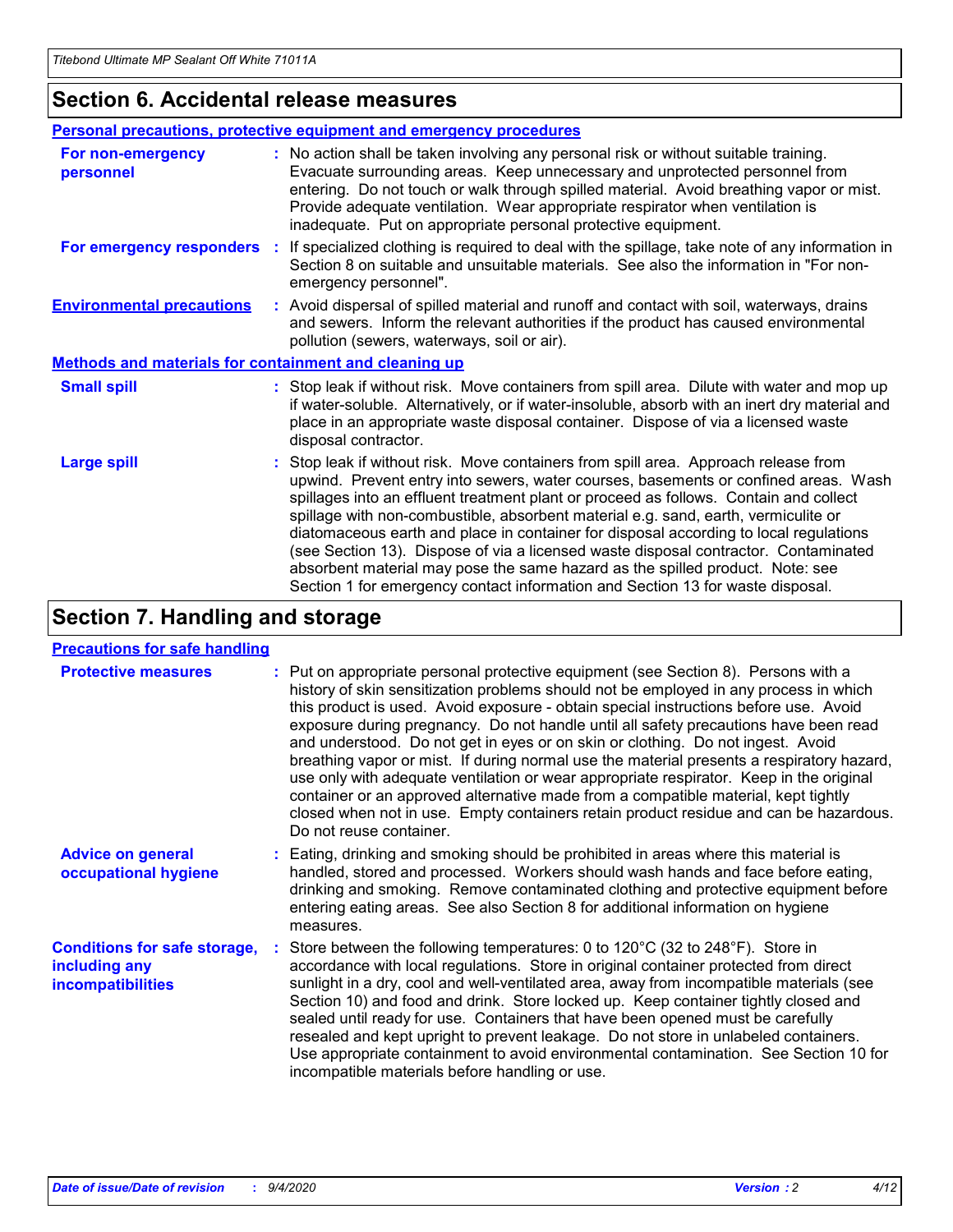# **Section 8. Exposure controls/personal protection**

### **Control parameters**

### **Occupational exposure limits**

| <b>Ingredient name</b>                               |    |                        | <b>Exposure limits</b>                                                                                                                                                                                                                                                                                                                                                                                                                                                                                                                                                                                                 |
|------------------------------------------------------|----|------------------------|------------------------------------------------------------------------------------------------------------------------------------------------------------------------------------------------------------------------------------------------------------------------------------------------------------------------------------------------------------------------------------------------------------------------------------------------------------------------------------------------------------------------------------------------------------------------------------------------------------------------|
| 3-aminopropyltriethoxysilane<br>Dibutyltin dilaurate |    |                        | None.<br>ACGIH TLV (United States, 3/2020). Absorbed through skin.<br>Notes: as Sn<br>TWA: $0.1 \text{ mg/m}^3$ , (as Sn) 8 hours.<br>STEL: 0.2 mg/m <sup>3</sup> , (as Sn) 15 minutes.<br>NIOSH REL (United States, 10/2016). Absorbed through skin.<br>Notes: as Sn<br>TWA: 0.1 mg/m <sup>3</sup> , (as Sn) 10 hours.<br>OSHA PEL (United States, 5/2018). Notes: as Sn<br>TWA: 0.1 mg/m <sup>3</sup> , (as Sn) 8 hours.<br>OSHA PEL 1989 (United States, 3/1989). Absorbed through skin.<br>Notes: measured as Sn<br>TWA: 0.1 mg/m <sup>3</sup> , (measured as Sn) 8 hours. Form: Organic                           |
| <b>Appropriate engineering</b><br>controls           |    |                        | : If user operations generate dust, fumes, gas, vapor or mist, use process enclosures,<br>local exhaust ventilation or other engineering controls to keep worker exposure to<br>airborne contaminants below any recommended or statutory limits.                                                                                                                                                                                                                                                                                                                                                                       |
| <b>Environmental exposure</b><br>controls            |    |                        | Emissions from ventilation or work process equipment should be checked to ensure<br>they comply with the requirements of environmental protection legislation. In some<br>cases, fume scrubbers, filters or engineering modifications to the process equipment<br>will be necessary to reduce emissions to acceptable levels.                                                                                                                                                                                                                                                                                          |
| <b>Individual protection measures</b>                |    |                        |                                                                                                                                                                                                                                                                                                                                                                                                                                                                                                                                                                                                                        |
| <b>Hygiene measures</b>                              |    |                        | : Wash hands, forearms and face thoroughly after handling chemical products, before<br>eating, smoking and using the lavatory and at the end of the working period.<br>Appropriate techniques should be used to remove potentially contaminated clothing.<br>Contaminated work clothing should not be allowed out of the workplace. Wash<br>contaminated clothing before reusing. Ensure that eyewash stations and safety<br>showers are close to the workstation location.                                                                                                                                            |
| <b>Eye/face protection</b>                           |    |                        | Safety eyewear complying with an approved standard should be used when a risk<br>assessment indicates this is necessary to avoid exposure to liquid splashes, mists,<br>gases or dusts. If contact is possible, the following protection should be worn, unless<br>the assessment indicates a higher degree of protection: chemical splash goggles.                                                                                                                                                                                                                                                                    |
| <b>Skin protection</b>                               |    |                        |                                                                                                                                                                                                                                                                                                                                                                                                                                                                                                                                                                                                                        |
| <b>Hand protection</b>                               |    |                        | : Chemical-resistant, impervious gloves complying with an approved standard should be<br>worn at all times when handling chemical products if a risk assessment indicates this is<br>necessary. Considering the parameters specified by the glove manufacturer, check<br>during use that the gloves are still retaining their protective properties. It should be<br>noted that the time to breakthrough for any glove material may be different for different<br>glove manufacturers. In the case of mixtures, consisting of several substances, the<br>protection time of the gloves cannot be accurately estimated. |
| <b>Body protection</b>                               |    | handling this product. | Personal protective equipment for the body should be selected based on the task being<br>performed and the risks involved and should be approved by a specialist before                                                                                                                                                                                                                                                                                                                                                                                                                                                |
| <b>Other skin protection</b>                         |    |                        | : Appropriate footwear and any additional skin protection measures should be selected<br>based on the task being performed and the risks involved and should be approved by a<br>specialist before handling this product.                                                                                                                                                                                                                                                                                                                                                                                              |
| <b>Respiratory protection</b>                        | ÷. | aspects of use.        | Based on the hazard and potential for exposure, select a respirator that meets the<br>appropriate standard or certification. Respirators must be used according to a<br>respiratory protection program to ensure proper fitting, training, and other important                                                                                                                                                                                                                                                                                                                                                         |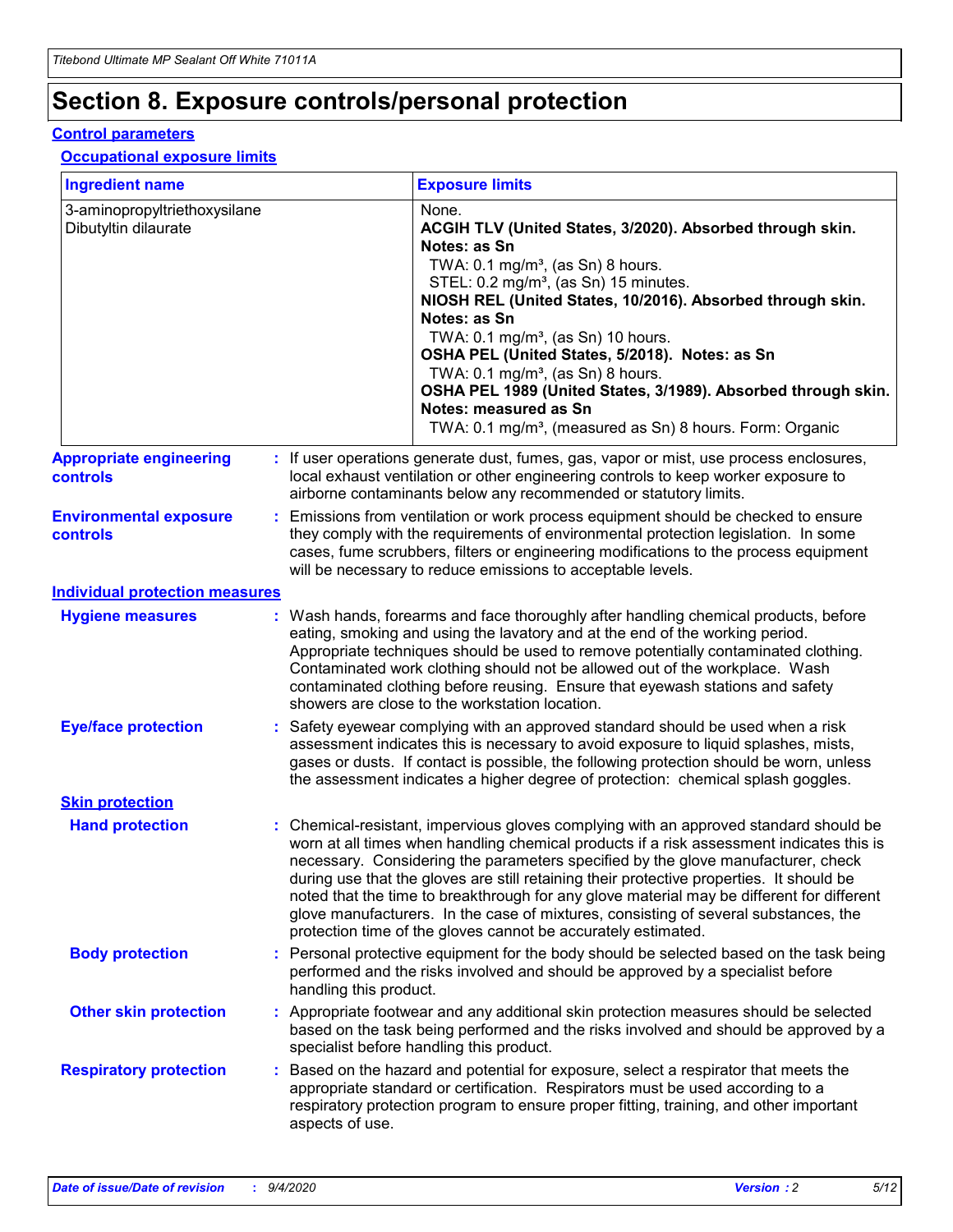### **Section 9. Physical and chemical properties**

### **Appearance**

| <b>Physical state</b>                             | : Liquid. [Paste.]                                              |
|---------------------------------------------------|-----------------------------------------------------------------|
| Color                                             | White.                                                          |
| Odor                                              | : Characteristic.                                               |
| <b>Odor threshold</b>                             | $:$ Not available.                                              |
| рH                                                | : Not applicable.                                               |
| <b>Melting point</b>                              | : Not available.                                                |
| <b>Boiling point</b>                              | : $>200^{\circ}$ C ( $>392^{\circ}$ F)                          |
| <b>Flash point</b>                                | : Closed cup: >200°C (>392°F) [Setaflash.]                      |
| <b>Evaporation rate</b>                           | $:$ <1 (butyl acetate = 1)                                      |
| <b>Flammability (solid, gas)</b>                  | : Not available.                                                |
| Lower and upper explosive<br>(flammable) limits   | : Not available.                                                |
| <b>VOC (less water, less</b><br>exempt solvents)  | $: 0$ g/l                                                       |
| <b>Volatility</b>                                 | $: 0\%$ (w/w)                                                   |
|                                                   |                                                                 |
| <b>Vapor density</b>                              | : Not available.                                                |
| <b>Relative density</b>                           | : 1.432                                                         |
| <b>Solubility</b>                                 | Insoluble in the following materials: cold water and hot water. |
| <b>Solubility in water</b>                        | : Not available.                                                |
| <b>Partition coefficient: n-</b><br>octanol/water | $:$ Not available.                                              |
| <b>Auto-ignition temperature</b>                  | : Not available.                                                |
| <b>Decomposition temperature</b>                  | : Not available.                                                |

## **Section 10. Stability and reactivity**

| <b>Reactivity</b>                            |    | : No specific test data related to reactivity available for this product or its ingredients.            |
|----------------------------------------------|----|---------------------------------------------------------------------------------------------------------|
| <b>Chemical stability</b>                    |    | : The product is stable.                                                                                |
| <b>Possibility of hazardous</b><br>reactions |    | : Under normal conditions of storage and use, hazardous reactions will not occur.                       |
| <b>Conditions to avoid</b>                   |    | : No specific data.                                                                                     |
| <b>Incompatible materials</b>                |    | : No specific data.                                                                                     |
| <b>Hazardous decomposition</b><br>products   | ÷. | Under normal conditions of storage and use, hazardous decomposition products should<br>not be produced. |

## **Section 11. Toxicological information**

### **Information on toxicological effects**

### **Acute toxicity**

| <b>Product/ingredient name</b> | <b>Result</b>           | <b>Species</b> | <b>Dose</b>                | <b>Exposure</b> |
|--------------------------------|-------------------------|----------------|----------------------------|-----------------|
| 3-aminopropyltriethoxysilane   | <b>ILD50 Dermal</b>     | Rabbit         | 4.29 g/kg                  |                 |
| Dibutyltin dilaurate           | ILD50 Oral<br>LD50 Oral | Rat<br>Rat     | $1.57$ g/kg<br>175 $mg/kg$ |                 |
|                                |                         |                |                            |                 |

**Irritation/Corrosion**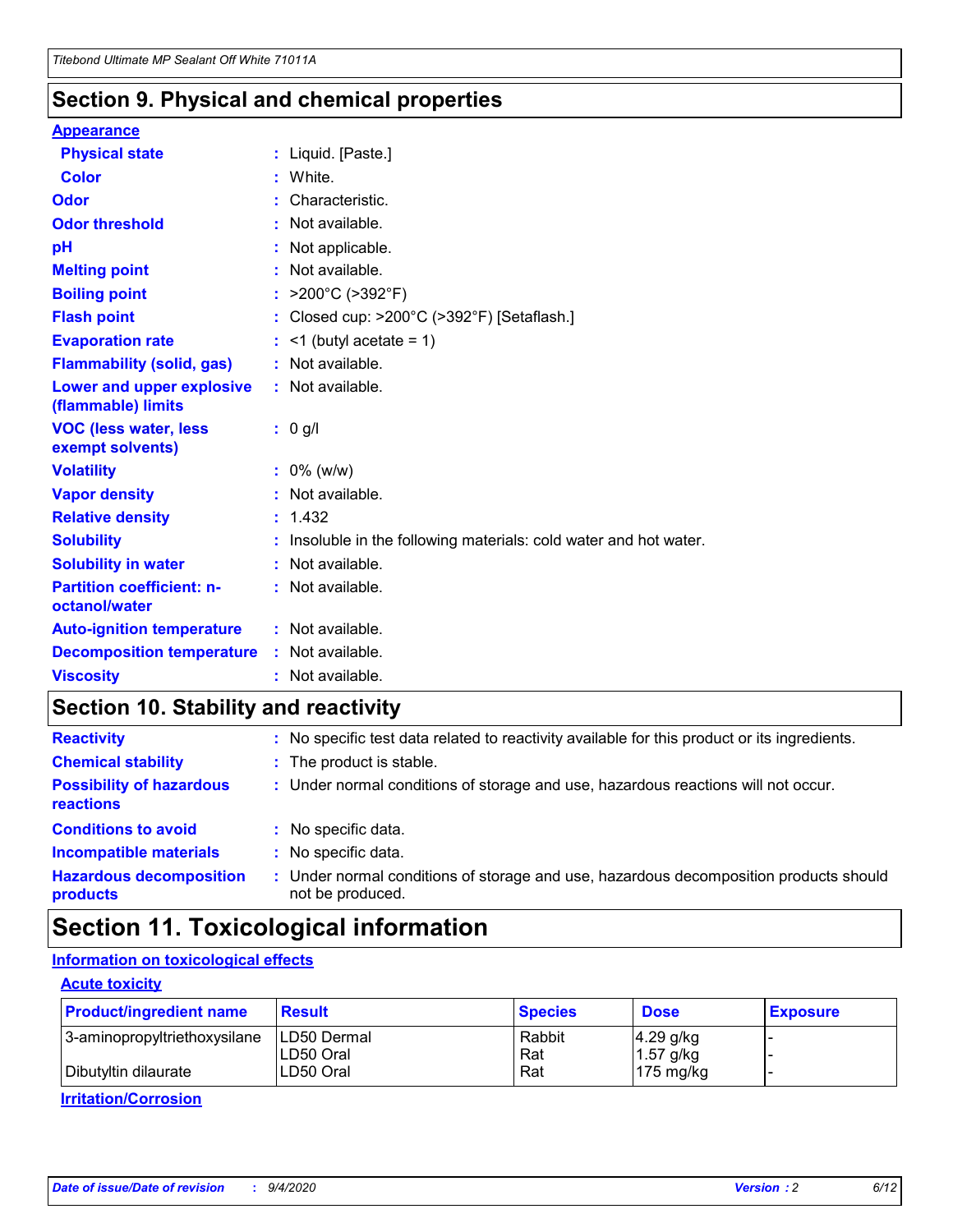# **Section 11. Toxicological information**

| <b>Product/ingredient name</b> | <b>Result</b>            | <b>Species</b> | <b>Score</b> | <b>Exposure</b>           | <b>Observation</b> |
|--------------------------------|--------------------------|----------------|--------------|---------------------------|--------------------|
| 3-aminopropyltriethoxysilane   | Eyes - Mild irritant     | Rabbit         |              | $100$ mg                  |                    |
|                                | Eyes - Severe irritant   | Rabbit         |              | 24 hours 750              |                    |
|                                |                          |                |              | ug                        |                    |
|                                | Skin - Severe irritant   | Rabbit         |              | 24 hours 5                | -                  |
| Dibutyltin dilaurate           | Eyes - Moderate irritant | Rabbit         |              | mq<br><b>24 hours 100</b> |                    |
|                                |                          |                |              | mg                        |                    |
|                                | Skin - Severe irritant   | Rabbit         |              | 500 mg                    |                    |

### **Sensitization**

Not available.

### **Mutagenicity**

Not available.

### **Carcinogenicity**

Not available.

#### **Reproductive toxicity**

Not available.

### **Teratogenicity**

Not available.

### **Specific target organ toxicity (single exposure)**

Not available.

### **Specific target organ toxicity (repeated exposure)**

| <b>Name</b>                                                                         |                                                                            | <b>Category</b>                                     | <b>Route of</b><br>exposure | <b>Target organs</b> |  |  |
|-------------------------------------------------------------------------------------|----------------------------------------------------------------------------|-----------------------------------------------------|-----------------------------|----------------------|--|--|
| Dibutyltin dilaurate                                                                |                                                                            | Category 1                                          |                             | respiratory system   |  |  |
| <b>Aspiration hazard</b><br>Not available.                                          |                                                                            |                                                     |                             |                      |  |  |
| <b>Information on the likely</b><br>routes of exposure                              | : Not available.                                                           |                                                     |                             |                      |  |  |
| <b>Potential acute health effects</b>                                               |                                                                            |                                                     |                             |                      |  |  |
| <b>Eye contact</b>                                                                  | : May cause eye irritation.                                                |                                                     |                             |                      |  |  |
| <b>Inhalation</b>                                                                   |                                                                            | : No known significant effects or critical hazards. |                             |                      |  |  |
| <b>Skin contact</b>                                                                 |                                                                            | : May cause skin irritation.                        |                             |                      |  |  |
| <b>Ingestion</b>                                                                    |                                                                            | : No known significant effects or critical hazards. |                             |                      |  |  |
| <b>Symptoms related to the physical, chemical and toxicological characteristics</b> |                                                                            |                                                     |                             |                      |  |  |
| <b>Eye contact</b>                                                                  | irritation<br>watering<br>redness                                          | : Adverse symptoms may include the following:       |                             |                      |  |  |
| <b>Inhalation</b>                                                                   | reduced fetal weight<br>increase in fetal deaths<br>skeletal malformations | : Adverse symptoms may include the following:       |                             |                      |  |  |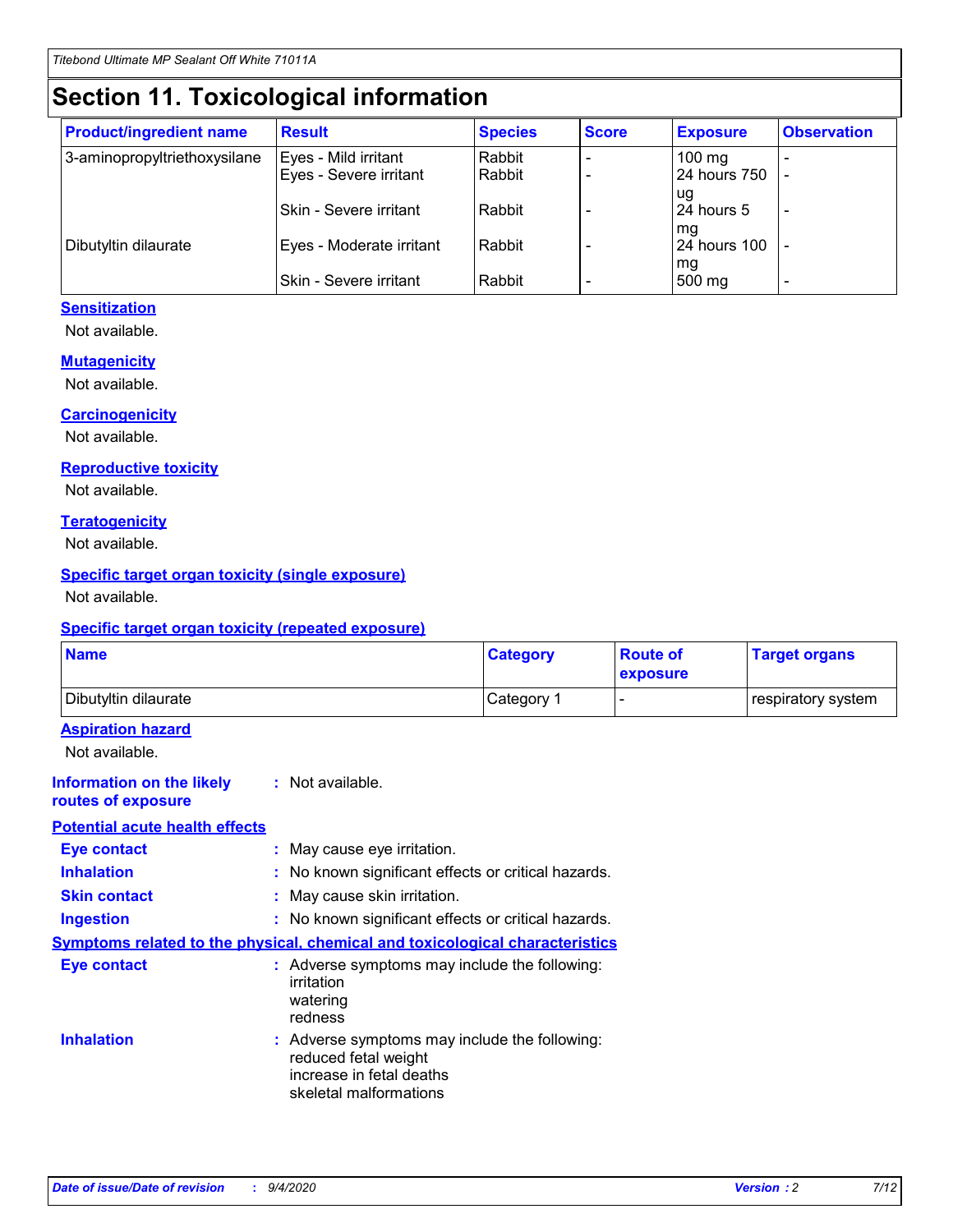# **Section 11. Toxicological information**

| <b>Skin contact</b>                     | : Adverse symptoms may include the following:<br>irritation<br>redness<br>reduced fetal weight<br>increase in fetal deaths<br>skeletal malformations |
|-----------------------------------------|------------------------------------------------------------------------------------------------------------------------------------------------------|
| <b>Ingestion</b>                        | : Adverse symptoms may include the following:<br>reduced fetal weight<br>increase in fetal deaths<br>skeletal malformations                          |
|                                         | Delayed and immediate effects and also chronic effects from short and long term exposure                                                             |
| <b>Short term exposure</b>              |                                                                                                                                                      |
| <b>Potential immediate</b><br>effects   | : Not available.                                                                                                                                     |
| <b>Potential delayed effects</b>        | : Not available.                                                                                                                                     |
| <b>Long term exposure</b>               |                                                                                                                                                      |
| <b>Potential immediate</b><br>effects   | : Not available.                                                                                                                                     |
| <b>Potential delayed effects</b>        | : Not available.                                                                                                                                     |
| <b>Potential chronic health effects</b> |                                                                                                                                                      |
| Not available.                          |                                                                                                                                                      |
| <b>General</b>                          | : Once sensitized, a severe allergic reaction may occur when subsequently exposed to<br>very low levels.                                             |
| <b>Carcinogenicity</b>                  | : No known significant effects or critical hazards.                                                                                                  |
| <b>Mutagenicity</b>                     | No known significant effects or critical hazards.                                                                                                    |
| <b>Teratogenicity</b>                   | May damage the unborn child.                                                                                                                         |
| <b>Developmental effects</b>            | : No known significant effects or critical hazards.                                                                                                  |
| <b>Fertility effects</b>                | : May damage fertility.                                                                                                                              |
| <b>Numerical measures of toxicity</b>   |                                                                                                                                                      |
| <b>Acute toxicity estimates</b>         |                                                                                                                                                      |
| .                                       |                                                                                                                                                      |

Not available.

# **Section 12. Ecological information**

### **Toxicity**

| <b>Product/ingredient name</b> | <b>Result</b>                                       | <b>Species</b>               | <b>Exposure</b>       |
|--------------------------------|-----------------------------------------------------|------------------------------|-----------------------|
| Dibutyltin dilaurate           | $ CC50>3$ mg/l<br>Chronic EC10 > 2 mg/l Fresh water | Algae<br>Algae - Desmodesmus | 72 hours<br>196 hours |
|                                |                                                     | <b>I</b> subspicatus         |                       |

### **Persistence and degradability**

| <b>Product/ingredient name</b> | <b>Test</b>                                                                    | <b>Result</b>  |                   | <b>Dose</b> | <b>Inoculum</b>         |
|--------------------------------|--------------------------------------------------------------------------------|----------------|-------------------|-------------|-------------------------|
| Dibutyltin dilaurate           | OECD 301F<br>Ready<br>Biodegradability -<br>Manometric<br>Respirometry<br>Test | 23 % - 28 days |                   |             |                         |
| <b>Product/ingredient name</b> | <b>Aquatic half-life</b>                                                       |                | <b>Photolysis</b> |             | <b>Biodegradability</b> |
| Dibutyltin dilaurate           |                                                                                |                |                   |             | <b>Inherent</b>         |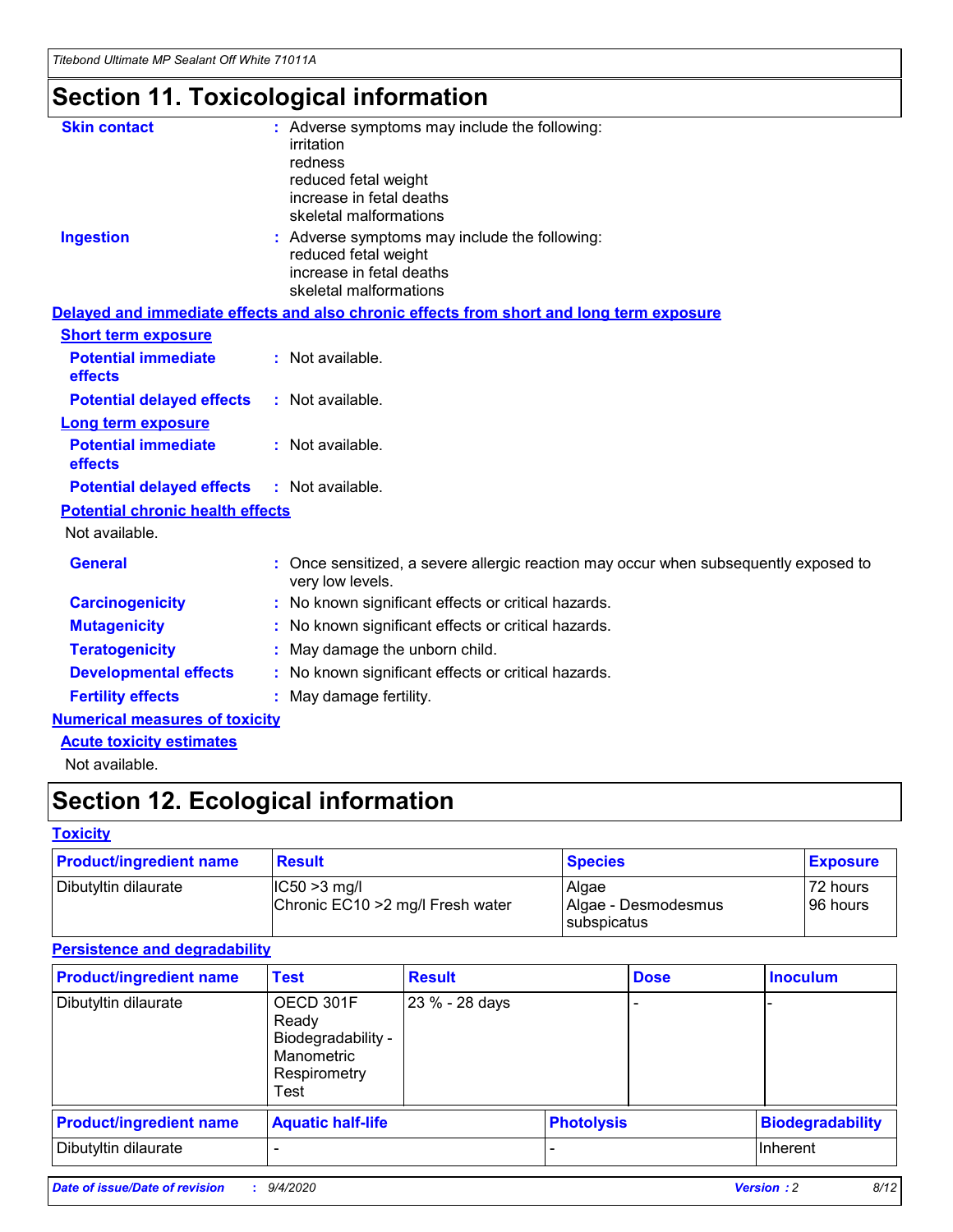# **Section 12. Ecological information**

### **Bioaccumulative potential**

| <b>Product/ingredient name</b> | <b>LogP</b> <sub>ow</sub> | <b>BCF</b> | <b>Potential</b> |
|--------------------------------|---------------------------|------------|------------------|
| 3-aminopropyltriethoxysilane   | 4.44                      | 3.4        | low              |
| Dibutyltin dilaurate           |                           | 2.91       | low              |

#### **Mobility in soil**

| <b>Soil/water partition</b> | : Not available. |
|-----------------------------|------------------|
| <b>coefficient (Koc)</b>    |                  |

**Other adverse effects** : No known significant effects or critical hazards.

### **Section 13. Disposal considerations**

**Disposal methods :**

The generation of waste should be avoided or minimized wherever possible. Disposal of this product, solutions and any by-products should at all times comply with the requirements of environmental protection and waste disposal legislation and any regional local authority requirements. Dispose of surplus and non-recyclable products via a licensed waste disposal contractor. Waste should not be disposed of untreated to the sewer unless fully compliant with the requirements of all authorities with jurisdiction. Waste packaging should be recycled. Incineration or landfill should only be considered when recycling is not feasible. This material and its container must be disposed of in a safe way. Care should be taken when handling emptied containers that have not been cleaned or rinsed out. Empty containers or liners may retain some product residues. Avoid dispersal of spilled material and runoff and contact with soil, waterways, drains and sewers.

## **Section 14. Transport information**

|                                      | <b>DOT</b><br><b>Classification</b> | <b>TDG</b><br><b>Classification</b> | <b>Mexico</b><br><b>Classification</b> | <b>ADR/RID</b>           | <b>IMDG</b>              | <b>IATA</b>    |
|--------------------------------------|-------------------------------------|-------------------------------------|----------------------------------------|--------------------------|--------------------------|----------------|
| <b>UN number</b>                     | Not regulated.                      | Not regulated.                      | Not regulated.                         | Not regulated.           | Not regulated.           | Not regulated. |
| <b>UN proper</b><br>shipping name    |                                     |                                     |                                        |                          |                          |                |
| <b>Transport</b><br>hazard class(es) |                                     | $\overline{\phantom{0}}$            | $\qquad \qquad \blacksquare$           | $\overline{\phantom{0}}$ | $\overline{\phantom{0}}$ |                |
| <b>Packing group</b>                 |                                     |                                     |                                        |                          |                          |                |
| <b>Environmental</b><br>hazards      | No.                                 | No.                                 | No.                                    | No.                      | No.                      | No.            |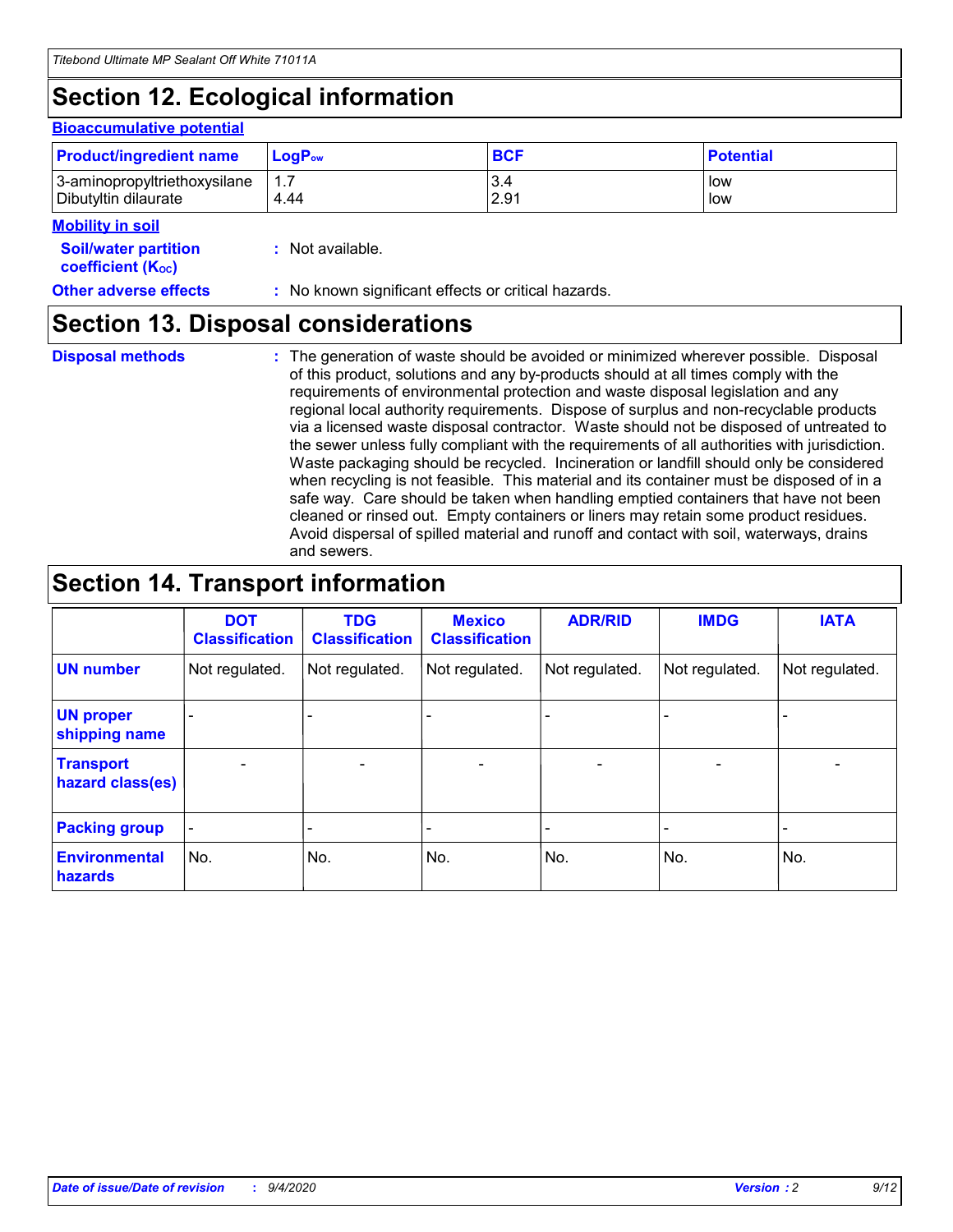## **Section 15. Regulatory information**

### **U.S. Federal regulations**

#### **SARA 302/304**

### **Composition/information on ingredients**

No products were found.

| SARA 304 RQ | Not applicable. |
|-------------|-----------------|
|-------------|-----------------|

#### **SARA 311/312**

**Classification :** EYE IRRITATION - Category 2B SKIN SENSITIZATION - Category 1 TOXIC TO REPRODUCTION - Category 1B HNOC - Product generates methanol during cure.

### **Composition/information on ingredients**

| <b>Name</b>                  | $\frac{9}{6}$ | <b>Classification</b>                                                                                                                                                                                                                                                                                      |
|------------------------------|---------------|------------------------------------------------------------------------------------------------------------------------------------------------------------------------------------------------------------------------------------------------------------------------------------------------------------|
| 3-aminopropyltriethoxysilane | $\leq$ 3      | <b>FLAMMABLE LIQUIDS - Category 4</b><br><b>ACUTE TOXICITY (oral) - Category 4</b><br><b>SKIN IRRITATION - Category 2</b><br>EYE IRRITATION - Category 2A                                                                                                                                                  |
| Dibutyltin dilaurate         | ≤0.3          | <b>ACUTE TOXICITY (oral) - Category 3</b><br>SKIN CORROSION - Category 1C<br>SERIOUS EYE DAMAGE - Category 1<br>SKIN SENSITIZATION - Category 1<br><b>GERM CELL MUTAGENICITY - Category 2</b><br>TOXIC TO REPRODUCTION - Category 1B<br>SPECIFIC TARGET ORGAN TOXICITY (REPEATED<br>EXPOSURE) - Category 1 |

### **State regulations**

**Massachusetts :**

: None of the components are listed.

**New York :** None of the components are listed.

**New Jersey :** None of the components are listed.

**Pennsylvania :** None of the components are listed.

### **California Prop. 65**

WARNING: This product can expose you to methanol, which is known to the State of California to cause birth defects or other reproductive harm. For more information go to www.P65Warnings.ca.gov.

| Ingredient name | No significant risk<br>level | <b>Maximum</b><br>acceptable dosage<br>level |
|-----------------|------------------------------|----------------------------------------------|
| methanol        |                              | Yes.                                         |

### **International regulations**

**Chemical Weapon Convention List Schedules I, II & III Chemicals** Not listed.

### **Montreal Protocol**

Not listed.

**Stockholm Convention on Persistent Organic Pollutants**

Not listed.

### **UNECE Aarhus Protocol on POPs and Heavy Metals** Not listed.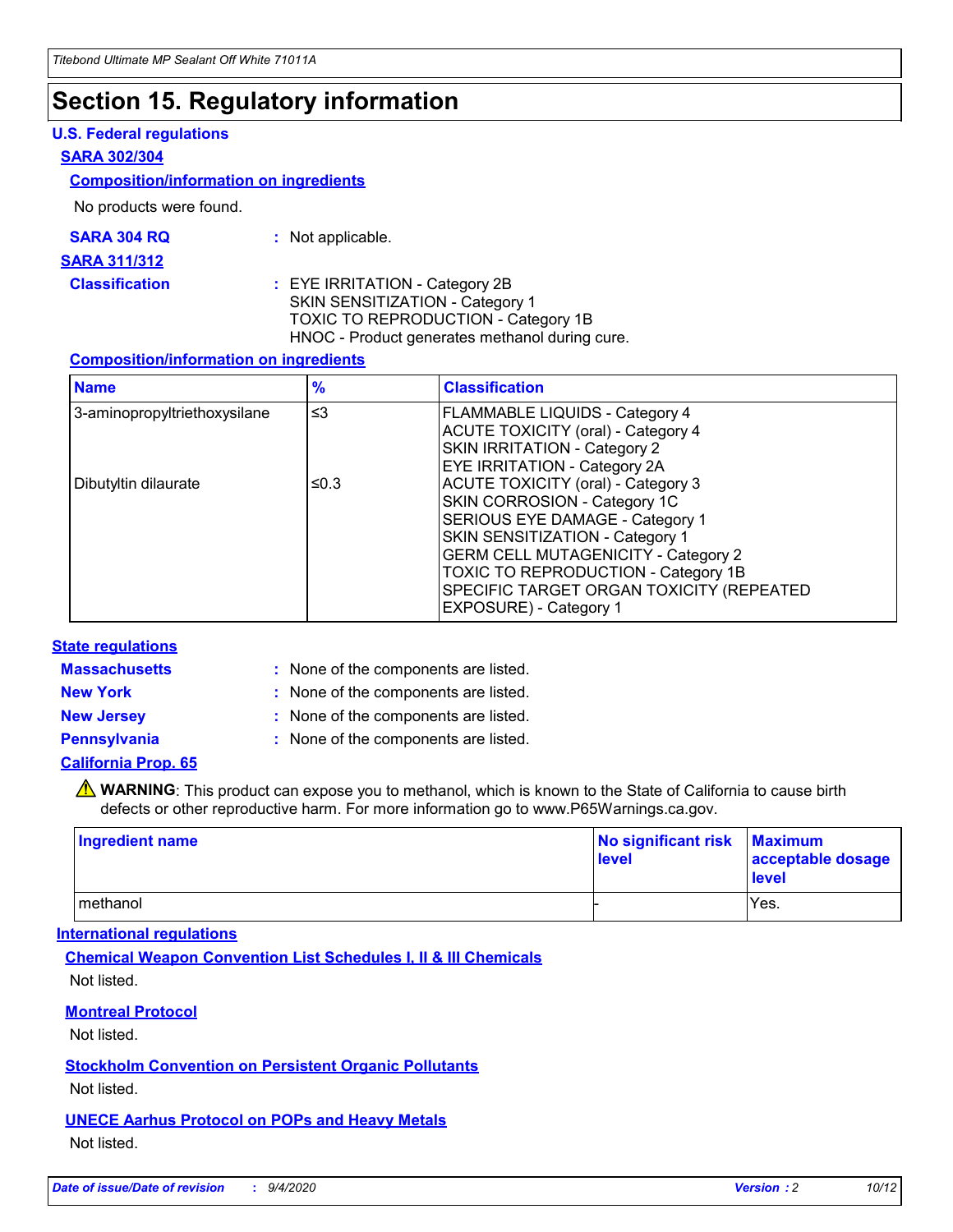# **Section 15. Regulatory information**

### **Inventory list**

- 
- **China :** Not determined.

**United States TSCA 8(b) inventory**

**:** All components are active or exempted.

# **Section 16. Other information**

**Hazardous Material Information System (U.S.A.)**



**Caution: HMIS® ratings are based on a 0-4 rating scale, with 0 representing minimal hazards or risks, and 4 representing significant hazards or risks. Although HMIS® ratings and the associated label are not required on SDSs or products leaving a facility under 29 CFR 1910.1200, the preparer may choose to provide them. HMIS® ratings are to be used with a fully implemented HMIS® program. HMIS® is a registered trademark and service mark of the American Coatings Association, Inc.**

**The customer is responsible for determining the PPE code for this material. For more information on HMIS® Personal Protective Equipment (PPE) codes, consult the HMIS® Implementation Manual.**

**National Fire Protection Association (U.S.A.)**



**Reprinted with permission from NFPA 704-2001, Identification of the Hazards of Materials for Emergency Response Copyright ©1997, National Fire Protection Association, Quincy, MA 02269. This reprinted material is not the complete and official position of the National Fire Protection Association, on the referenced subject which is represented only by the standard in its entirety.**

**Copyright ©2001, National Fire Protection Association, Quincy, MA 02269. This warning system is intended to be interpreted and applied only by properly trained individuals to identify fire, health and reactivity hazards of chemicals. The user is referred to certain limited number of chemicals with recommended classifications in NFPA 49 and NFPA 325, which would be used as a guideline only. Whether the chemicals are classified by NFPA or not, anyone using the 704 systems to classify chemicals does so at their own risk.**

### **Procedure used to derive the classification**

| <b>Classification</b>                                                                                         | <b>Justification</b>                                  |
|---------------------------------------------------------------------------------------------------------------|-------------------------------------------------------|
| <b>EYE IRRITATION - Category 2B</b><br>SKIN SENSITIZATION - Category 1<br>TOXIC TO REPRODUCTION - Category 1B | Expert judgment<br>Expert judgment<br>Expert judgment |
| <b>History</b>                                                                                                |                                                       |

| <u>.</u>                          |              |
|-----------------------------------|--------------|
| <b>Date of printing</b>           | : 4/22/2022  |
| Date of issue/Date of<br>revision | 9/4/2020     |
| Date of previous issue            | : 10/16/2020 |
| <b>Version</b>                    | $\cdot$ 2    |
|                                   |              |